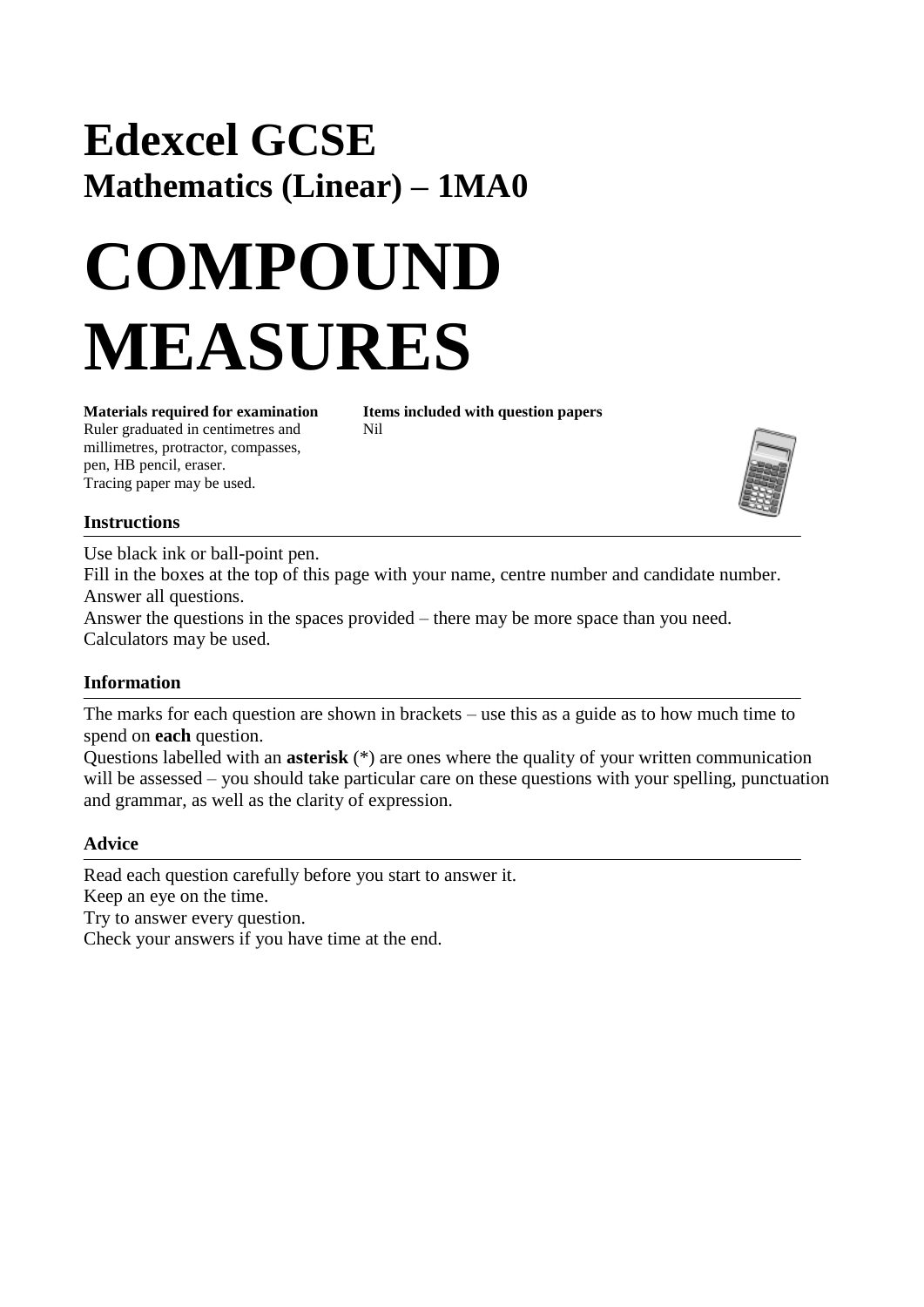**1.** Adam cycled 24 km in 2 hours.

Work out his average speed.

........................... km/h **(Total 2 marks)**

**2.** Stuart drives 180 km in 2 hours 15 minutes.

Work out Stuart's average speed.

..................................... km/h **(Total 3 marks)**

**3.** Joe travelled 60 miles in 1 hour 30 minutes.

Work out Joe's average speed. Give your answer in miles per hour.

> ........................... miles per hour **(Total 2 marks)**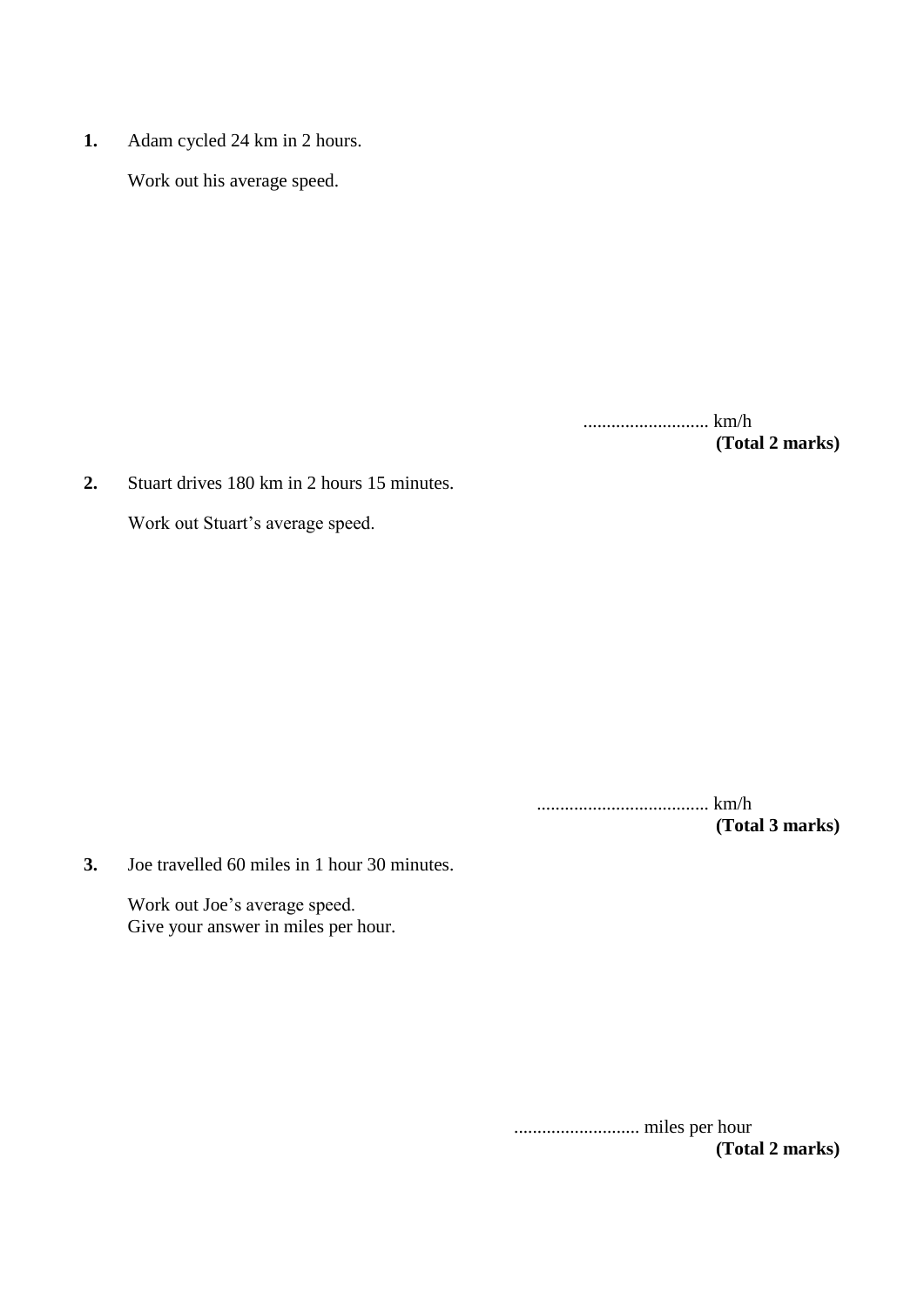**4.** The distance from Liverpool to Prague is 1200 km. A flight from Liverpool to Prague lasts 4 hours.

Work out the average speed of the aeroplane.

………………………. km/h **(Total 2 marks)**

**5.** Mia drove a distance of 343 km. She took 3 hours 30 minutes.

> Work out her average speed. Give your answer in km/h.

> > ........................ km/h **(Total 3 marks)**

**6.** The distance from London to New York is 3456 miles. A plane takes 8 hours to fly from London to New York.

Work out the average speed of the plane.

........................... miles per hour **(Total 2 marks)**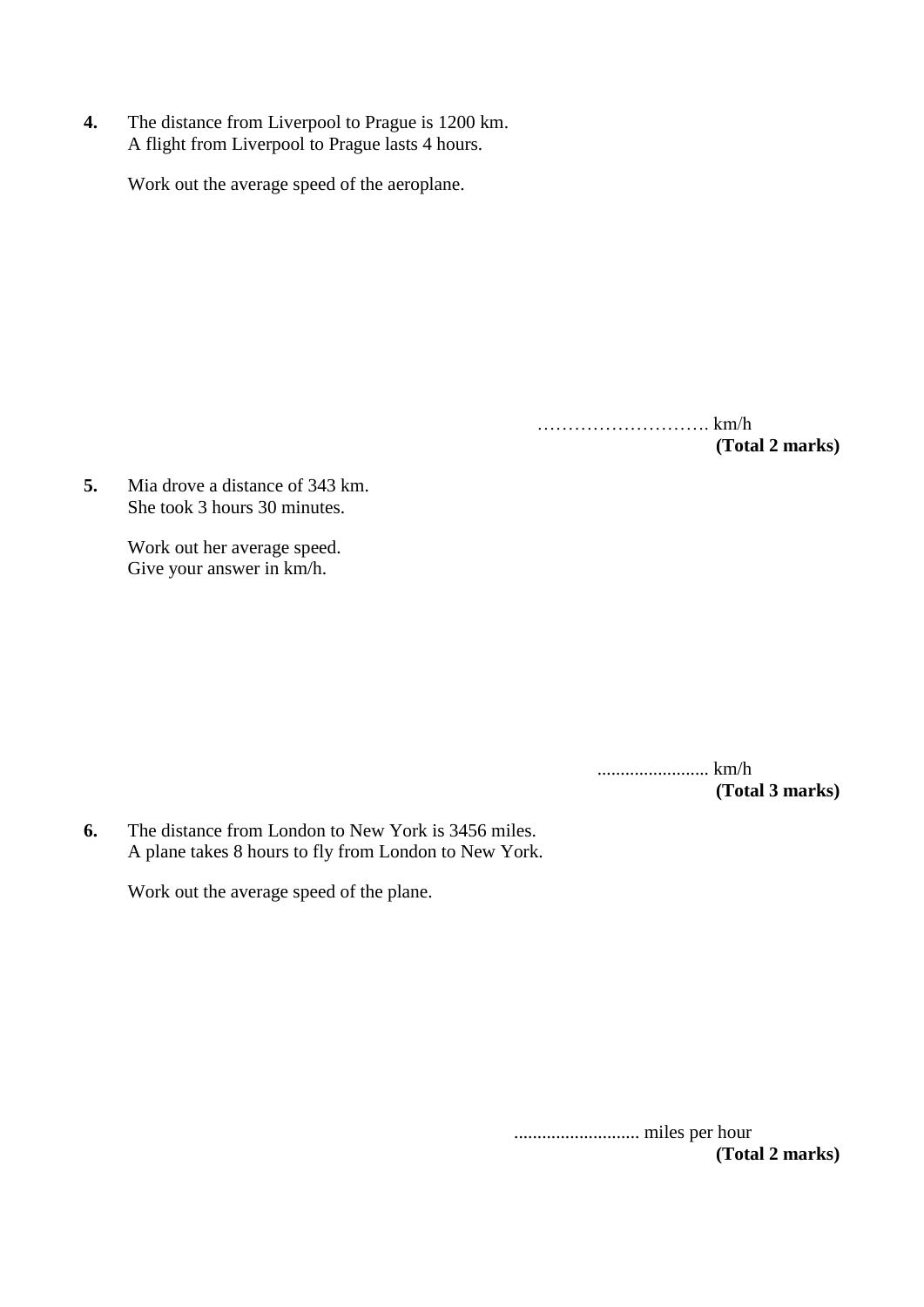**7.** A car travels for 3 hours. Its average speed is 75 km/h.

Work out the total distance the car travels.

.............................. km **(Total 2 marks)**

**8.** Daniel leaves his house at 07 00.

He drives 87 miles to work. He drives at an average speed of 36 miles per hour.

At what time does Daniel arrive at work?

……………………………

**(Total 3 marks)**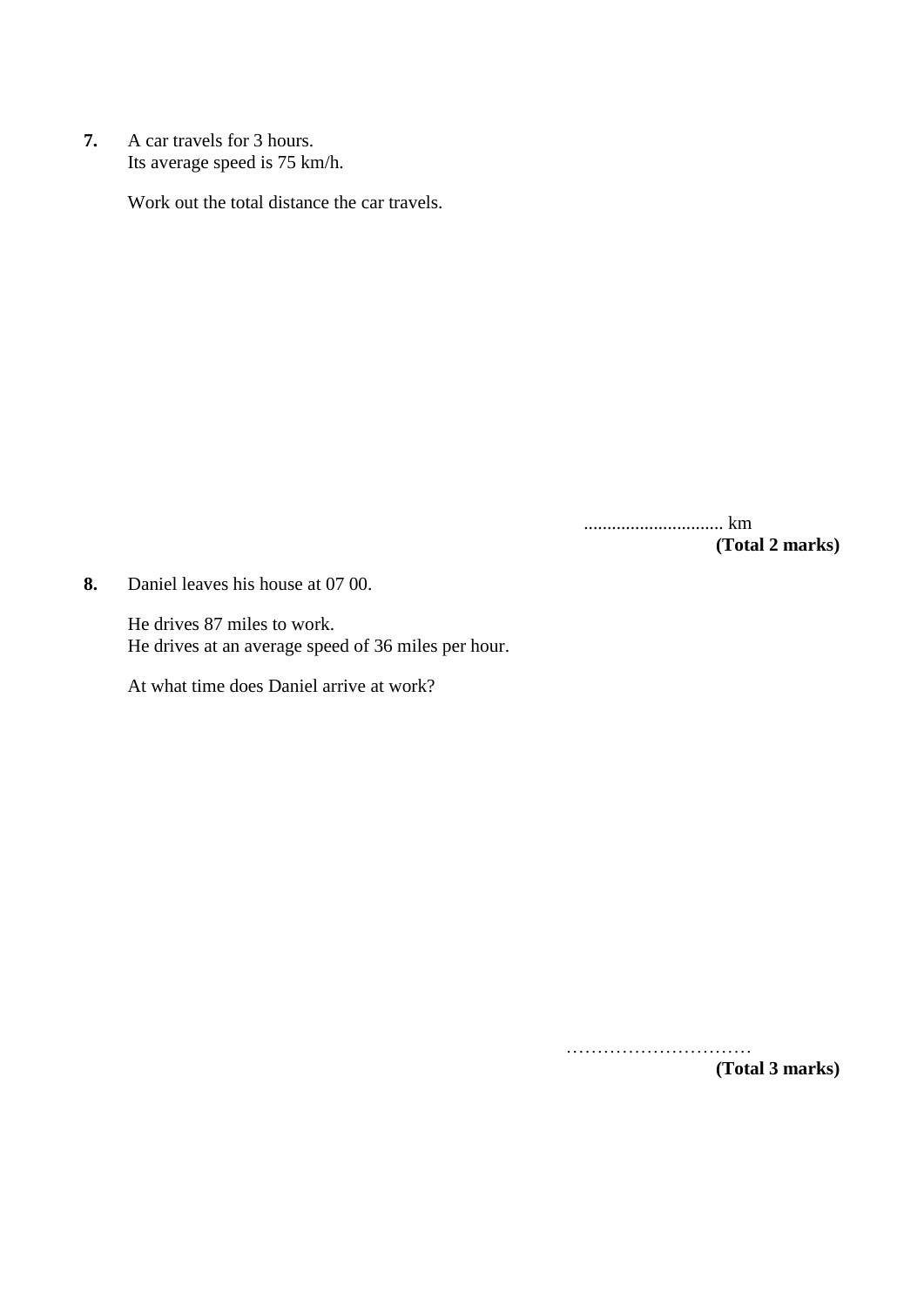- **9.** Fred runs 200 metres in 21.2 seconds.
	- (a) Work out Fred's average speed. Write down all the figures on your calculator display.

................................. metres per second

**(2)**

(b) Round off your answer to part (a) to an appropriate degree of accuracy.

................................. metres per second

**(1) (Total 3 marks)**

**10.** A plane flies 1400 kilometres in 2 hours 20 minutes.

Calculate the average speed, in km/h, of the plane.

................................. km/h **(Total 3 marks)**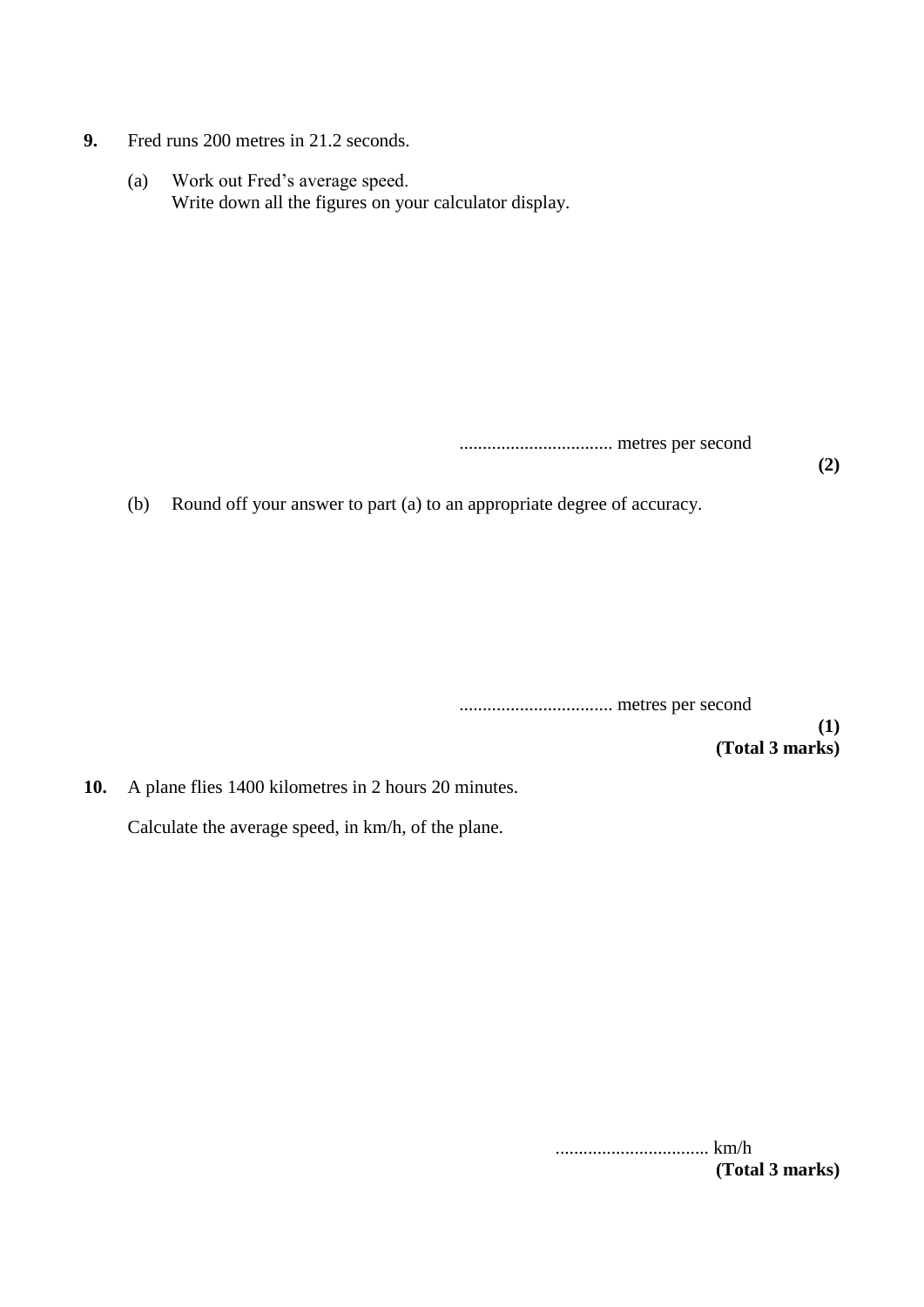**11.** John travelled 30 km in 1.5 hours. Kamala travelled 42 km in 2 hours.

> Who had the greater average speed? You must show your working.

> > .................................... **(Total 3 marks)**

- **12.** The mass of 5  $\text{m}^3$  of copper is 44 800 kg.
	- (a) Work out the density of copper.

 $\ldots$  kg/m<sup>3</sup>

**(2)**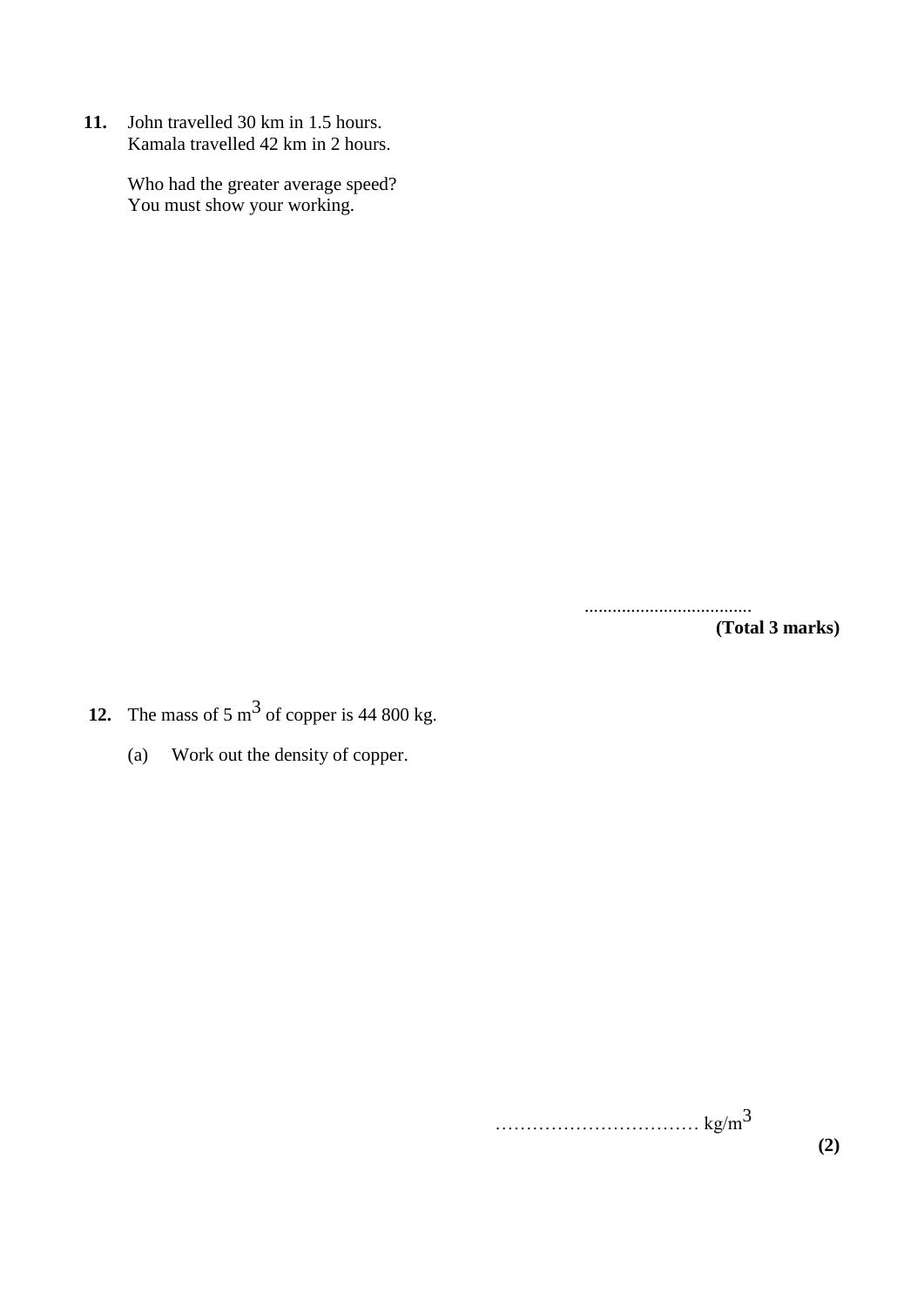The density of zinc is 7130 kg/m<sup>3</sup>.

(b) Work out the mass of 5 m<sup>3</sup> of zinc.

………………………… kg **(2) (Total 4 marks)**

**13.** A silver chain has a volume of  $5 \text{ cm}^3$ . The density of silver is 10.5 grams per  $\text{cm}^3$ . Work out the mass of the silver chain.

> ………………………grams **(Total 2 marks)**